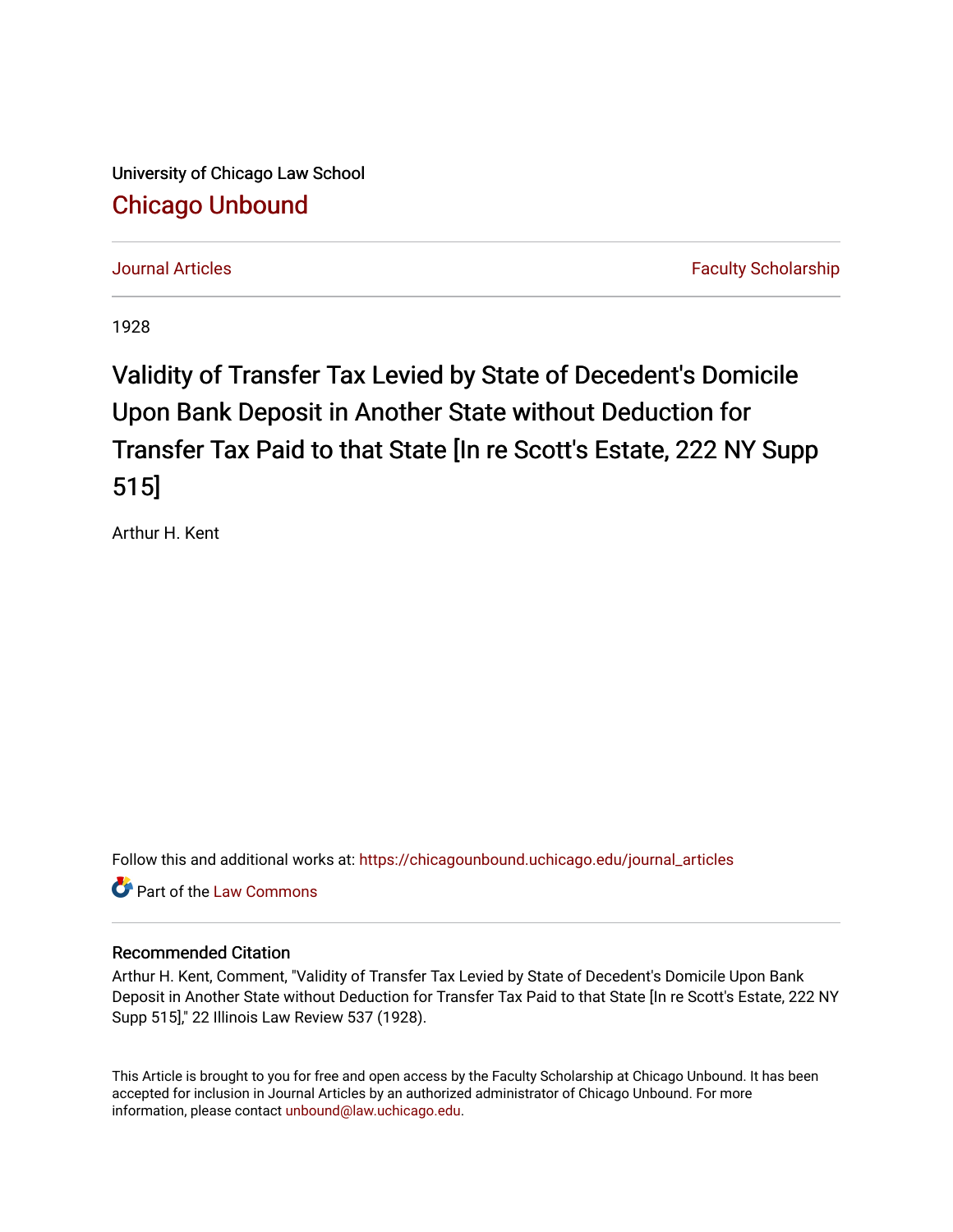In this case as well as in *Fairmont Creamery Co. v. Minnesota,* the statute was defended on the ground that the industry affected was a well established state industry and that its protection from outside interference and control was necessary to the development of the state's resources; and it is to be noticed that not only Mr. Justice Brandeis dissented in this case, but that in the prior case of *Lemke* v. Farmers' Grain Co.,<sup>8</sup> where interstate commerce was held to be affected, he was joined in his dissent **by** Mr. Justice Holmes and Mr. Justice Clark.

Mr. Justice Brandeis together with Mr. Justice Holmes and Mr. Justice Stone also dissented in *Fairmont Creamery Co. v. Minnesota,* which we are now considering, though no reason for the dissents was given and no dissenting opinions were filed.

With these dissents the future of the attempts of the farmers to protect their co-operative and local creameries and mills and other institutions from being crushed out **by** price discriminations and similar practices of the better organized and more heavily financed private and nearly always foreign corporations is still uncertain, and the question is still open as to how far a state may go in the protection and promotion of its own peculiar industries and the development of its own resources.

## ANDREW **A.** BRUCE.

CONSTITUTIONAL LAW-VALIDITY OF TRANSFER TAX LEVIED **BY** STATE OF DECEDENT'S DOMICILE UPON BANK DEPOSIT IN AN-OTHER **STATE** WITHOUT **DEDUCTION** FOR TRANSFER TAX **PAID** TO THAT STATE.-[New York], An important question in the law of inheritance taxation was presented recently in *In re Scott's Estate.\** The decedent, a resident of New York, died in 1925, leaving a will which was duly admitted to probate in Westchester County, New York. At the time of his death he had a large sum on deposit with a private banking house in Virginia. That state, under its inheritance tax statute,<sup>1</sup> assessed a transfer tax upon this deposit. This tax was paid **by** the estate, after which the balance of such deposit was paid over to the domiciliary executors and **by** them brought within the jurisdiction of New York without ancillary administration. In appraising the estate for the purpose of assessing the New York transfer tax, the tax appraiser included the gross amount of this bank account, refusing to deduct the amount paid as transfer tax in Virginia. This action was admittedly in compliance with the provisions of the New York tax law,<sup>2</sup> which directed that no deduction should be made, in determining the value of the net estate, for "any estate, succession, legacy, or inheritance taxes." Surrogate Slater held that this statute, in so far as it denied deduction of transfer tax paid upon

**<sup>8.</sup>** (1922) 258 **U. S. 50,** overruling *State* ex rel. *Gaulke v. Turner* (1917) 37 N. D. 635, 164 N. W. 294. See also 21 ILLINOIS LAW REVIEW 50.

<sup>\*(1927) 222</sup> N. Y. Supp. 515, 129 Misc. 625 (N. Y. Sur.).

<sup>1.</sup> Laws Va. 1922 ch. 460.

<sup>2.</sup> New York Tax Law, see. 249c, as added **by** Laws **1925 ch.** 320.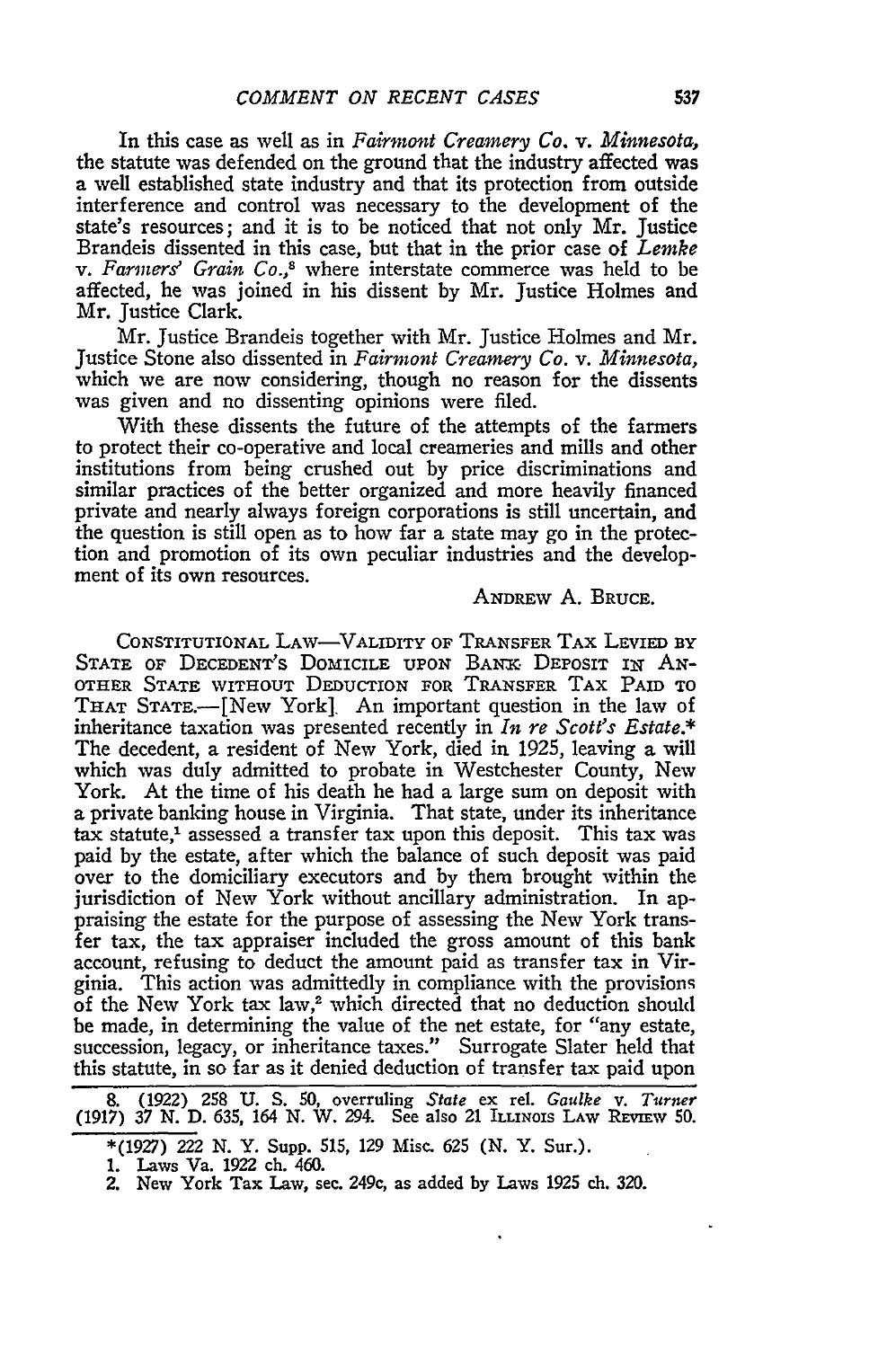the bank deposit in Virginia, was violative of the due process clause of the Fourteenth Amendment, as in effect a tax upon a tax, under the principles enunciated by the United States Supreme Court in *Frick v. Commonwealth of Pennsylvania.3*

The Supreme Court there decided three distinct questions: first, that the state of decedent's domicile could not impose a transfer tax upon tangibles having a permanent situs in another state, nor use such tangibles as the measure of a transfer tax upon property within the jurisdiction; second, that the state of the domicile must deduct any transfer tax upon shares of stock in foreign corporations paid to the state or states of incorporation, in valuing such shares for purposes of its own transfer tax; third, that the federal estate tax need not be deducted. Only the first two points decided, and chiefly the second, are relevant here. It is needless to state that as to both these points the decision came as a distinct surprise to the legal profession and as a rude shock to state taxing authorities, declaring, as it did, to be a violation of due process a taxing practice which was wellnigh universal among the states,<sup>4</sup> which had been sustained by numerous decisions of state courts of high authority,<sup>5</sup> and which had been approved by the Supreme Court itself in strong dicta in several cases.6 Nevertheless, the decision has been welcomed by critics generally as putting a curb upon an unwholesome plurality of taxation.<sup>7</sup> Taken with the decision in the *Union Transit* case<sup>s</sup> it marks, with minor exceptions,<sup>9</sup> the complete abandonment of the hoary maxim, mobilia sequuntur personam, as a jurisdictional basis for taxing tangible property.<sup>10</sup>

The result reached in the principal case seems a legitimate application of the principles upon which the second question in the *Prick*

3. (1925) 268 U. S. 473, 45 Sup. Ct. Rep. 603, *69* L. Ed. 1058, 42 A. L. R. 316.

4. 24 Mich. Law Rev. 50, 51.

5. As to first point, see *Estate of Hodges* (1915) 170 Calif. 492, 150 Pac. 344; Matter of *Swift* (1893) 137 N. Y. 77, 32 N. E. 1096; In re *Sherwood's Estate* (1922) 122 Wash. 648, 221 Pac. 734; *Prothington v. Shaw* (1899) **175** Mass. 59, 55 N..E. 623.

As to second point, see Matter of *Penfold's Estate* (1915) 216 N. Y. 163, 171, 110 N. E. 499. Contra, but on construction of statute: *Hollis v. Treas- urer and Receiver General* (1922) 242 Mass. 163, 136 N. E. 162, *2,3* A. L. R. 849.

*6. Blackstone v. Miller* (1903) 188 U. S. 189, 23 Sup. Ct. Rep. 277, 47 L. Ed. 439; *Bullen v. Wisconsin* (1916) 240 U. S. 625, 36 Sup. Ct. Rep. 473, 60 L. **Ed.** 830; *Eidinan v. Martines* (1901) 184 U. **S.** 578.

7. 25 Col. Law Rev. 967; 39 Harv. Law Rev. 250; 20 ILLINOIS LAW REVIEw 492; 24 Mich. Law Rev. **50.** But see 35 Yale Law Jour. 357.

*8. Union Refrigerator Transit Co. v. Kentucky* (1905) *199* U. **S.** 194, *26* Sup. Ct. Rep. 603, **50** L. Ed. 150, 4 Ann. Cas. 493.

*9. New York Central Railroad v. Miller* (1906) 202 U. S. 584; *Southern Pacific R. R. Co. v. Kentucky* (1911) 222 U. S. 63. Chattels having no taxable situs elsewhere may still be taxed at the domicile of the owner.

10. *N. Seefurth* "Recent Limitations on the Power to Impose Inherit- ance and Estate Taxes" 25 Col. Law Rev. 870.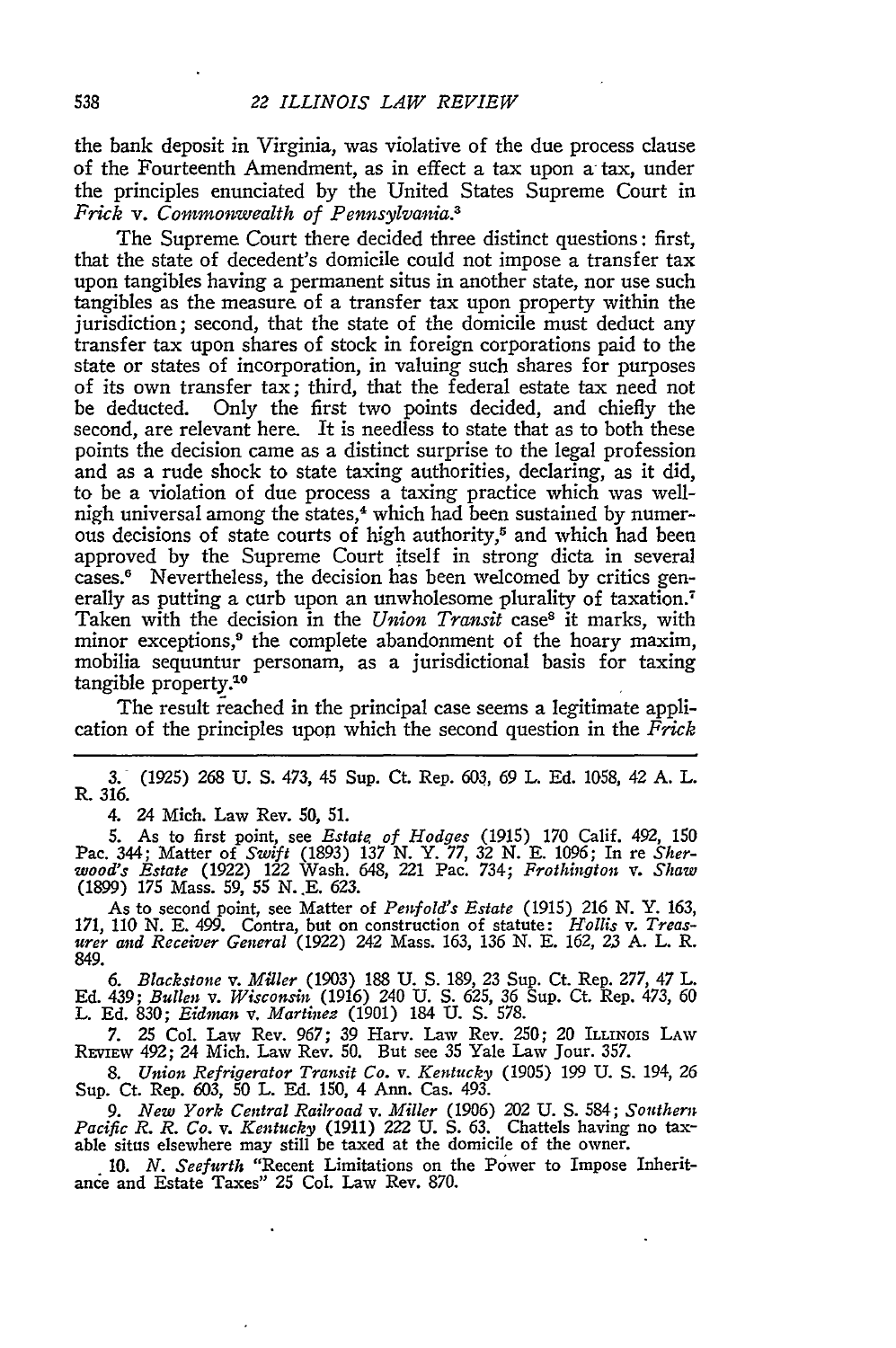case was decided. Mr. Justice. Van Devanter, delivering the opinion of the court, there said **:11**

"The decedent owned many stocks in corporations of states other than Pennsylvania, which subjected their transfer on death to a tax and prescribed means of enforcement which practically gave those states the status of lienors in possession. As those states had created the corporations issuing the stocks, they had power to impose the tax and to enforce it by such means, irrespective of the decedent's domicile, and the actual situs of the stock certificates. Pennsylvania's juris- diction over the stocks necessarily was subordinate to that power. Therefore to bring them into the administration in that state it was essential that the tax be paid. The executors paid it out of funds form-<br>ing part of the estate in Pennsylvania and the stocks were thereby brought into the administration there. We think it plain that such value as the stocks had in excess of the tax is all that could be regarded as within the reach of Pennsylvania's taxing power. . **.** . So much of the value as was required to release the superior claims of the other states was quite beyond Pennsylvania's control. . **.** . That the stocks, with their full value, were ultimately brought into the administration in that state does not help. They were brought in through the payment of the tax in the other states out of moneys of the estate in Pennsylvania. The moneys paid out just balanced the excess in stock value brought in. Yet in computing the tax in that state both were included."

It is submitted that the situation in the principal case is not materially different. The paramount power of the foreign state over the subject-matter, not the source of that power, seems the determinative factor in the reasoning of the court. Whether it be upon the theory of business situs,<sup>12</sup> or by reason of the practical similarity between money in the bank and coin in the pocket,<sup>13</sup> or upon the broader and more doubtful view that jurisdiction over the person of the debtor creates jurisdiction over the obligation,<sup>14</sup> it is now settled that bank deposits ordinarily do have a situs for purposes of taxation in the state where the bank of deposit is situated. Therefore before the bank deposit herein could be brought into the domiciliary administration in New York, the Virginia tax had to be paid. The value of the deposit as an asset of the estate in New York was diminished by just that much. And it is immaterial whether the tax was paid by the executors from assets in New York, or whether it was deducted from the amount of the deposit in Virginia. The ultimate result is exactly the same. To adopt the language of Mr. Justice Van Devanter, so much of the value as was required to release the superior

14. *Blackstone v. Miller* supra, note 6; Matter of *Daly's Estate* (1905) 100 App. Div. 373, *91* N. Y. Supp. 858. The cases are quite fully discussed in the opinion of Surrogate Slater in the principal case.

The arguments for and against this broad view are fully set forth in two articles, *Carpenter* "Jurisdiction over Debts for the Purpose of Administration, Garnishment, and Taxation" 31 Harv. Law Rev. 905; and *Beale* "Juris-diction to Tax" 32 Harv. Law Rev. 587.

<sup>11.</sup> **268 U. S.** 473, at 497.

<sup>12.</sup> Matter of *Houdayer* (1896) 150 N. Y. 37, 44 N. E. 718.

<sup>13.</sup> *Blackstone v. Miller* supra, note 6.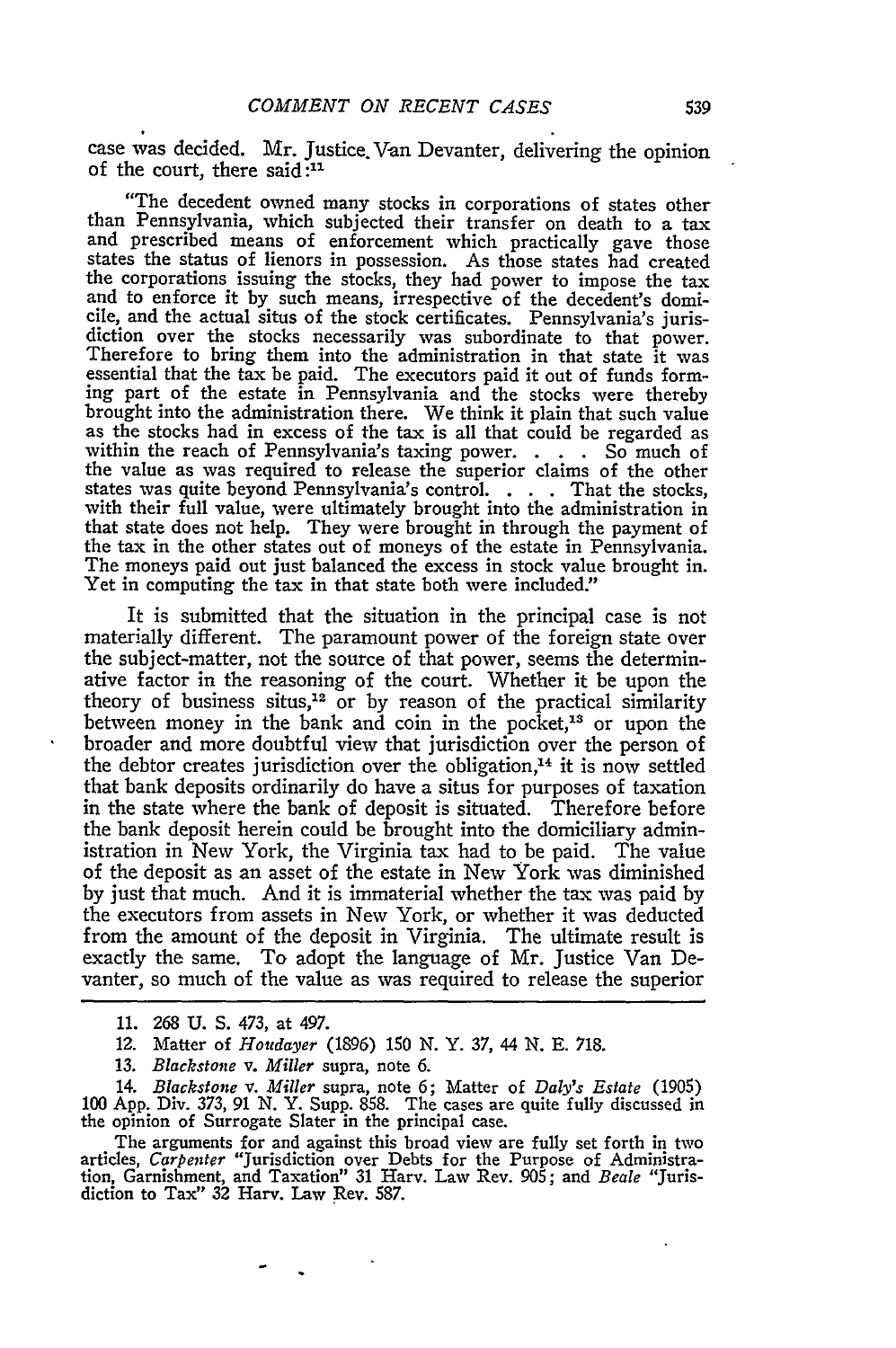claim of Virginia was quite beyond the control of the state of New York.

If this view of the implications of the decision in the second part of the *Frick* case be correct,<sup>15</sup> then we may say that property falls into three distinct classes as regards inheritance taxation: (1) immovables and chattels having a permanent location, whose transfer is taxable exclusively at the situs **;'o** (2) intangible personal property, such as ordinary choses in action, $17$  and tangibles having no taxable situs elsewhere,<sup>18</sup> which are taxable only at the domicile; (3) intangibles which under any of the several exceptions to the general rule are held to come within the taxing jurisdiction of some state or states other than the state of decedent's domicile.<sup>19</sup> As to such states other than the state of decedent's domicile.<sup>19</sup> interests, both jurisdictions may tax but the claim of the domicile is regarded as subordinate and the doctrine of the *Frick* case requires that the amount of the transfer tax paid elsewhere be deducted before its own tax is assessed. The Fourteenth Amendment, it is true, was extended in the *Union Transit* and *Frick* cases to prevent double taxation of tangibles, but double taxation of such intangibles has constantly been held not to be offensive to the Constitution. <sup>20</sup>

Suppose, however, that the state of Virginia had not only exercised its power to tax the bank deposit of the deceased resident of

**15.** In Appeal of *Silverman* (1926) 105 Conn. 192, 134 Atl. 778, the court held that a transfer tax paid in New York upon the interest of a deceased resident of Connecticut in a limited partnership organized in New York was deductible. This case also involved a savings account of the deceased in a New York bank and mortgage bonds due to deceased from cor- porations and residents of Connecticut and kept in New York. Transfer tax was paid upon these also in New York, but it does not appear whether the was paid upon these also in New York, but it does not appear whether the question of the deductibility of such tax was raised. At any rate the point is not discussed in the opinion.

**16.** *Prick v. Commonwealth of Pennsylvania* supra, note **3.**

17. State Tax on Foreign-Held Bonds (1872) 15 Wall. (U. S.) 300, 21 L. Ed. 179. Despite the strong language of Mr. Justice Holmes in *Black*stone *v. Miller* supra, regarding this case, it has never been overruled, and still undoubtedly represents the general rule, as to jurisdiction to tax choses in action. Its reasoning seems equally applicable to inheritance taxation.

18. *Southern Pacific R. R. Co. v. Kentucky* supra, note 9. This case involved a tax upon a domestic corporation with respect to a number of steamboats having no permanent situs. Its reasoning, however, would seem equally applicable to an inheritance tag upon such property at the owner's domicile.

**19.** It should be noted here that there are certain property interests which are, strictly speaking, mere choses in action, but which have become so closely identified with the instruments evidencing the rights as to be regarded **by** business men and to an increasing extent **by** the law as having a physical situs wherever the instruments are kept. Bank notes and currency, federal, state and municipal bonds, and treasury certificates are the common examples.<br>Appeal of *Silverman* supra, note 15, held that these things fell wit doctrine of the *Prick* case and were taxable only at the situs. This view has much in its favor, but the law on the point is still uncertain. **A** tendency is observable to extend a similar doctrine to negotiable instruments generally and to corporate stock certificates.

*20. Fidelity & Columbia Trust Co. v. Louisville* (1917) 245 **U. S.** 54, **38** Sup. Ct. Rep. 40, 62 L. Ed. 145; L. R. A. 1918-C, 124; *Bullen v. Wisconsin* supra, note **6;** *Prick v. Commonwealth of Pennsylvania* supra, note 3.